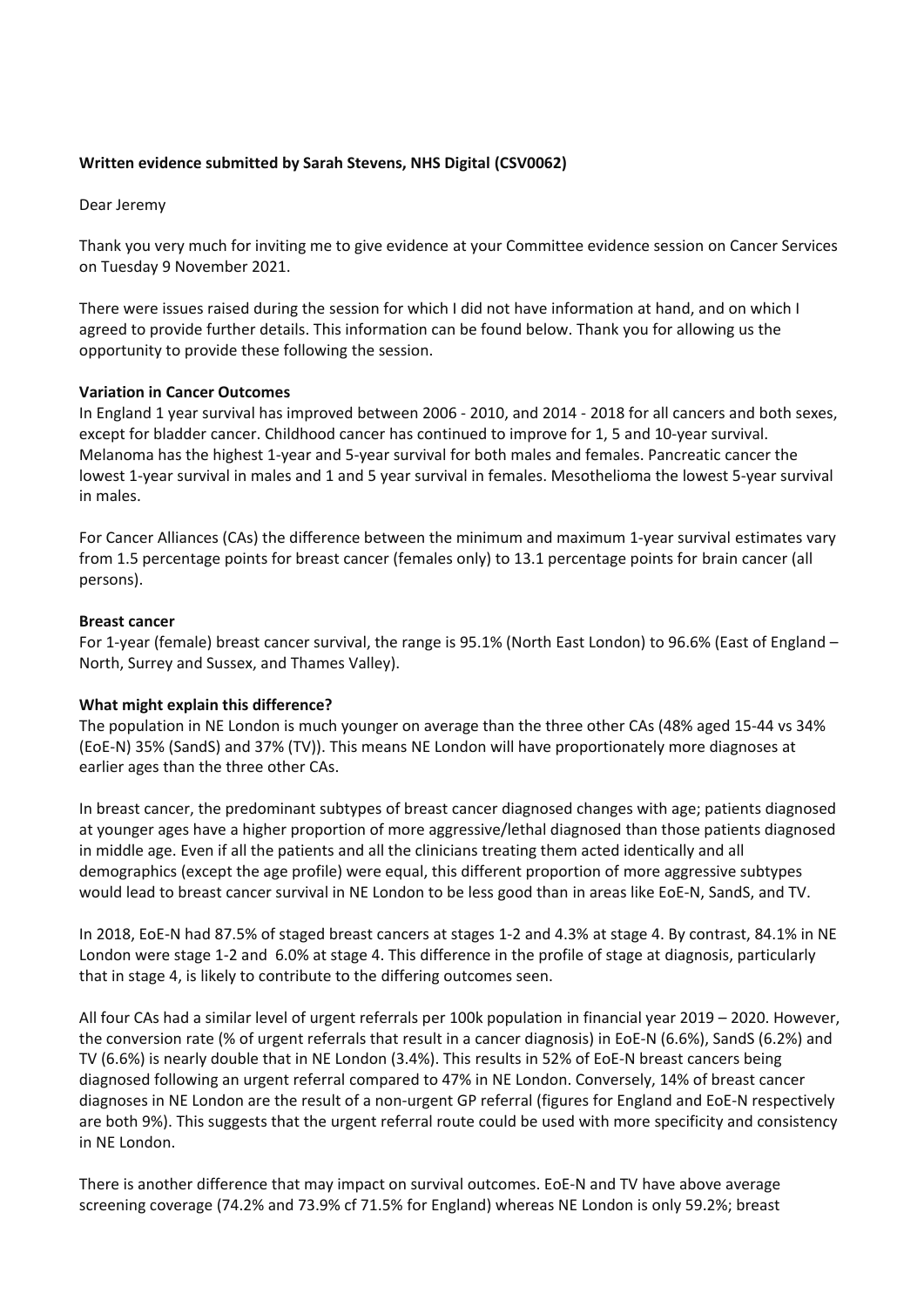screening helps diagnose many women before they have symptoms of breast cancer and are typically diagnosed before the disease is advanced, again boosting survival outcomes. This difference results in 28% of breast cancers being screen detected in EoE-N and 25% in NE London.

### **Brain cancer**

For 1-year (males & females combined) brain cancer survival, the range is 36.3% (East of England – North) to 49.5% (North Central London). A similar difference in the age distribution between the two areas applies, although not quite as wide (34% aged 15-44 in EoE-N and 46% in NC London).

# **What might explain this difference?**

Conversely to breast cancer, being diagnosed at an earlier age sees much higher average survival (1y survival is 85.9% for patients aged 15-44 vs 27.4% aged 65-74 and 7.7% aged 75-99). This will be why EoE-N will, all other things being equal, see lower survival for brain cancer patients than in areas like NC London.

NC London make urgent referrals for brain & CNS tumours at over double the rate of EoE-N (34.0 vs 15.8 per 100k). [The conversion rate cannot be reliably estimated for brain cancer at CA level.]

### **Deprivation**

Rates of cancer diagnoses are higher in areas of high deprivation. Rates in the 20% most deprived areas of England are at least 16% higher than those in the 20% least deprived. This applies to all cancers except prostate, breast, and malignant melanoma.

To focus on the five cancer alliances highlighted above. The proportion of cancers diagnosed in each of the CAs  $(1 -$  least deprived, ...,  $5 -$  most deprived) is:

|                           | Deprivation quintile (%) |    |    |                |               |
|---------------------------|--------------------------|----|----|----------------|---------------|
| Cancer<br><b>Alliance</b> | Least<br>deprived        | 2  | 3  | $\overline{4}$ | Most deprived |
| <b>EoE North</b>          | 20                       | 29 | 27 | 16             | 8             |
| <b>NE London</b>          | 7                        | 11 | 17 | 33             | 33            |
| <b>NC London</b>          | 8                        | 16 | 20 | 25             | 30            |
| <b>SandS</b>              | 39                       | 25 | 20 | 13             | 4             |
| TV                        | 52                       | 23 | 15 | 8              | 2             |

The much greater levels of deprivation in NE London may explain the relatively low levels of breast screening uptake and [at](https://eur01.safelinks.protection.outlook.com/?url=https%3A%2F%2Fwww.health.org.uk%2Fnews-and-comment%2Fcharts-and-infographics%2Fwho-gets-in&data=04%7C01%7CSarah.Stevens%40phe.gov.uk%7Cd7817e7f504c49ced18008d9a9192a04%7Cee4e14994a354b2ead475f3cf9de8666%7C0%7C0%7C637726747802406530%7CUnknown%7CTWFpbGZsb3d8eyJWIjoiMC4wLjAwMDAiLCJQIjoiV2luMzIiLCJBTiI6Ik1haWwiLCJXVCI6Mn0%3D%7C3000&sdata=vkRSXTR41OqkOz424Nz2rxJFf%2FKATvn7uFR%2Bsb%2Fz6Hs%3D&reserved=0) [least](https://eur01.safelinks.protection.outlook.com/?url=https%3A%2F%2Fwww.health.org.uk%2Fnews-and-comment%2Fcharts-and-infographics%2Fwho-gets-in&data=04%7C01%7CSarah.Stevens%40phe.gov.uk%7Cd7817e7f504c49ced18008d9a9192a04%7Cee4e14994a354b2ead475f3cf9de8666%7C0%7C0%7C637726747802406530%7CUnknown%7CTWFpbGZsb3d8eyJWIjoiMC4wLjAwMDAiLCJQIjoiV2luMzIiLCJBTiI6Ik1haWwiLCJXVCI6Mn0%3D%7C3000&sdata=vkRSXTR41OqkOz424Nz2rxJFf%2FKATvn7uFR%2Bsb%2Fz6Hs%3D&reserved=0) [one](https://eur01.safelinks.protection.outlook.com/?url=https%3A%2F%2Fwww.health.org.uk%2Fnews-and-comment%2Fcharts-and-infographics%2Fwho-gets-in&data=04%7C01%7CSarah.Stevens%40phe.gov.uk%7Cd7817e7f504c49ced18008d9a9192a04%7Cee4e14994a354b2ead475f3cf9de8666%7C0%7C0%7C637726747802406530%7CUnknown%7CTWFpbGZsb3d8eyJWIjoiMC4wLjAwMDAiLCJQIjoiV2luMzIiLCJBTiI6Ik1haWwiLCJXVCI6Mn0%3D%7C3000&sdata=vkRSXTR41OqkOz424Nz2rxJFf%2FKATvn7uFR%2Bsb%2Fz6Hs%3D&reserved=0) [survey](https://eur01.safelinks.protection.outlook.com/?url=https%3A%2F%2Fwww.health.org.uk%2Fnews-and-comment%2Fcharts-and-infographics%2Fwho-gets-in&data=04%7C01%7CSarah.Stevens%40phe.gov.uk%7Cd7817e7f504c49ced18008d9a9192a04%7Cee4e14994a354b2ead475f3cf9de8666%7C0%7C0%7C637726747802406530%7CUnknown%7CTWFpbGZsb3d8eyJWIjoiMC4wLjAwMDAiLCJQIjoiV2luMzIiLCJBTiI6Ik1haWwiLCJXVCI6Mn0%3D%7C3000&sdata=vkRSXTR41OqkOz424Nz2rxJFf%2FKATvn7uFR%2Bsb%2Fz6Hs%3D&reserved=0) has found that those in least deprived groups have a better experience with their GP which may be reflected in what looks to be suboptimal referral practices. Deprivation is unlikely to explain the differences found between EoE North and NC London in brain cancer survival.

Other factors may also vary between regions, such as differences in the profile of risk factors in the population, for example smoking prevalence. Different cancer sites are known to have [different](https://www.nature.com/articles/s41416-018-0029-6) [risk](https://www.nature.com/articles/s41416-018-0029-6) [factors.](https://www.nature.com/articles/s41416-018-0029-6)

Thank you again for the invitation to provide evidence to your committee. I hope that it is useful in your work going forward. If there is anything else I can assist with to that end, please do let me know.